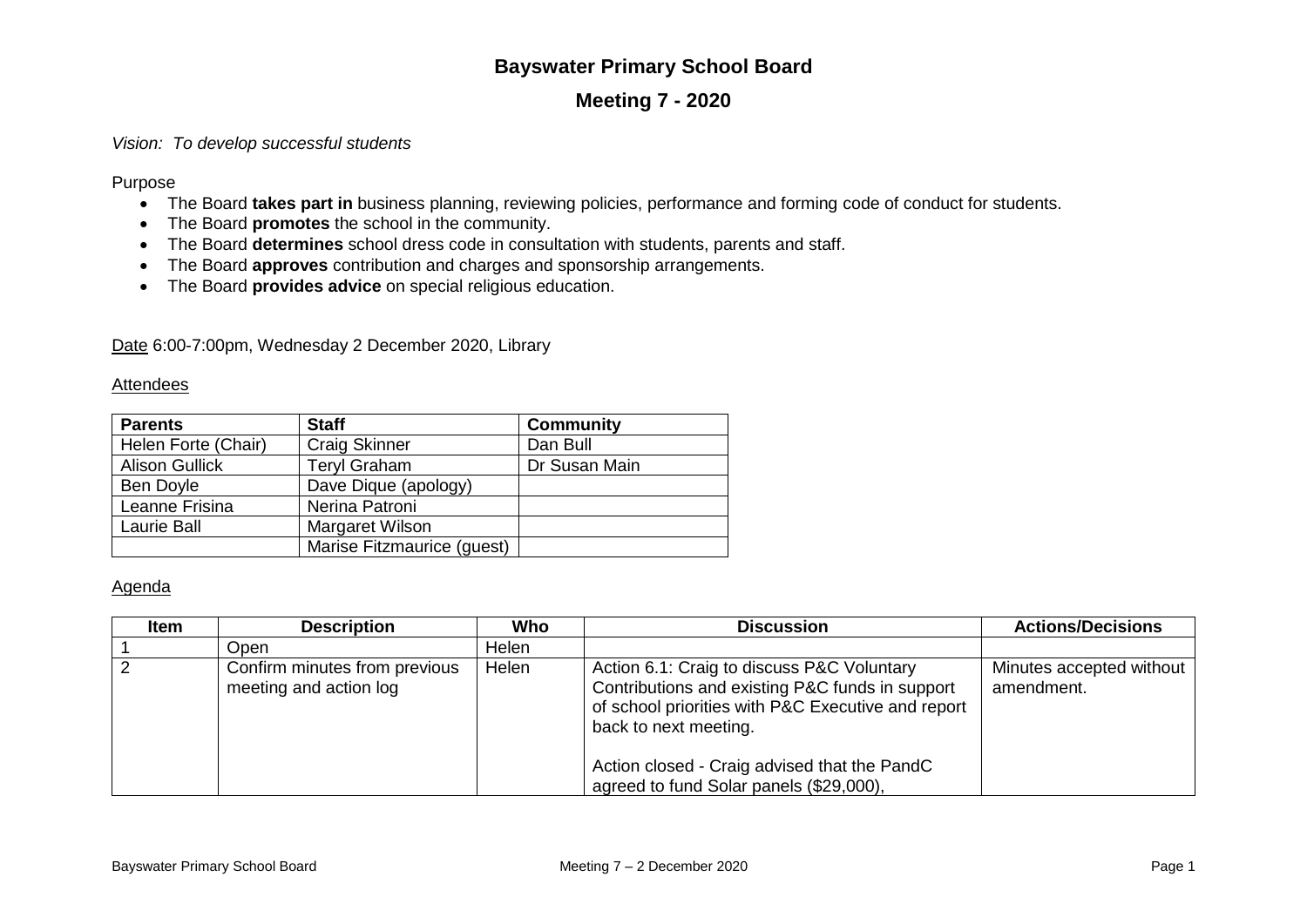|   |                                            |        | undercover area audio (\$16,000) and classroom<br>furniture (\$10,000).<br>Action 6.2: Craig to email draft vision statements<br>to staff and Board members to vote. CLOSED                                                                                                                                                                                                                                                                                                                                                                                                                                                                                              |                                      |
|---|--------------------------------------------|--------|--------------------------------------------------------------------------------------------------------------------------------------------------------------------------------------------------------------------------------------------------------------------------------------------------------------------------------------------------------------------------------------------------------------------------------------------------------------------------------------------------------------------------------------------------------------------------------------------------------------------------------------------------------------------------|--------------------------------------|
| 3 | Draft Budget 2021                          | Marise | Marise presented the draft budget for 2021 based<br>on student numbers of 429. It was noted that<br>approximately 50% of revenue is generated<br>through school fundraising activities,<br>sponsorship/donation, facility hire and voluntary<br>contributions.                                                                                                                                                                                                                                                                                                                                                                                                           | The Board noted the draft<br>budget. |
| 4 | <b>Principal's Report</b>                  | Craig  | Craig presented his report highlighting<br>achievements for 2020 and focus for 2021,<br>including:<br>Recognition for staff and their contribution and<br>professionalism throughout the year especially<br>when dealing with the impacts of COVID 19.<br>Stronger focus on STEM in 2021 as literacy<br>and numeracy results have improved.<br>Split classes across all year groups in 2021<br>Families leaving at the end of the year will be<br>asked to complete an exit survey<br>Discussed funding opportunities with local<br>member, including more permanent<br>accommodation options at the school given<br>potential growth in housing and student<br>numbers. | Noted.                               |
| 5 | Update on positive behaviour<br>management | Craig  | Craig advised that overall staff feel the positive<br>behaviour management approach is working well<br>and the data collected this year supports this.<br>Although it is hard to compare to previous years<br>given data gaps.<br>Opportunities for improvement have been<br>identified including capturing more on positive<br>behaviour.                                                                                                                                                                                                                                                                                                                               | Noted.                               |